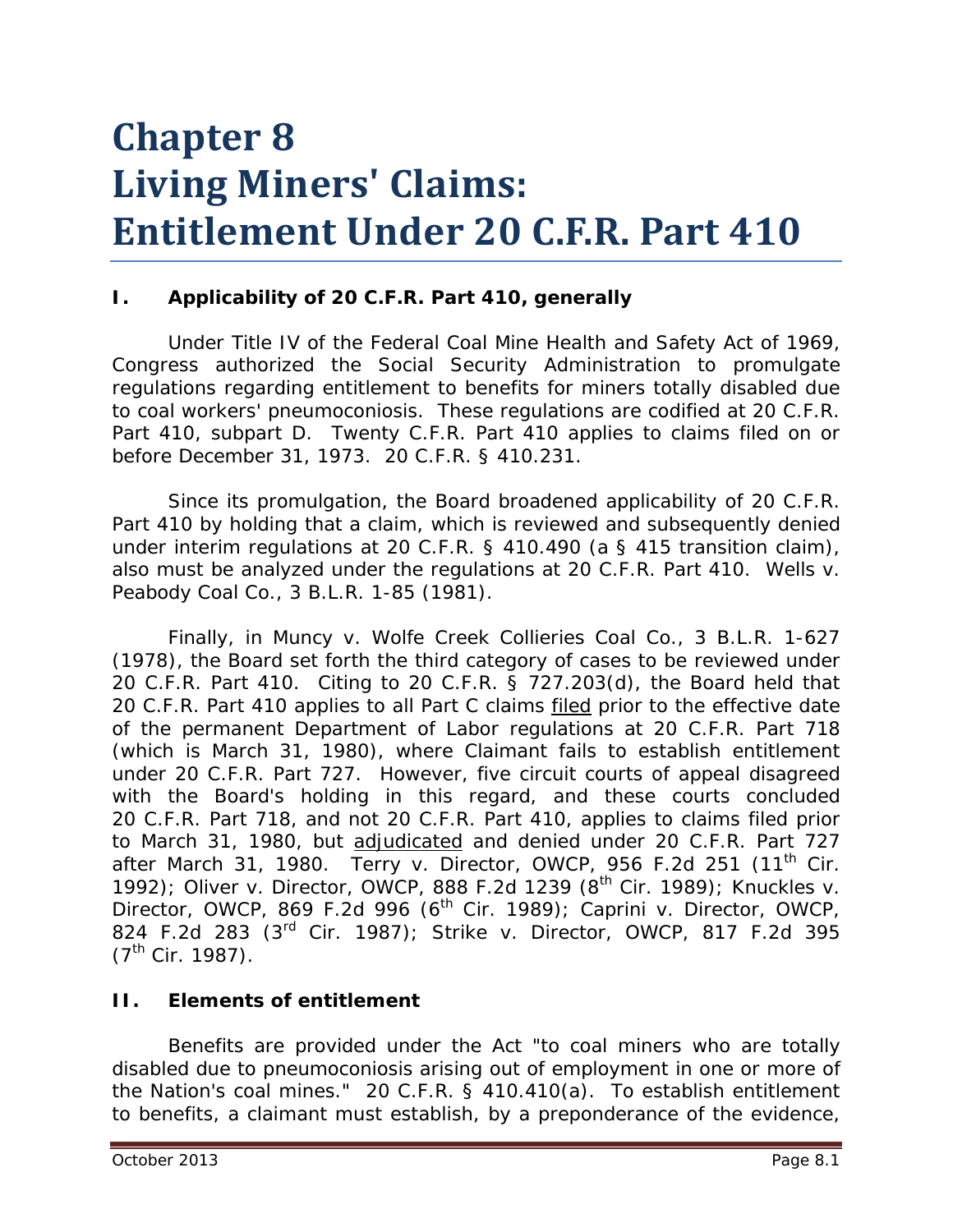that the miner: (1) suffers from pneumoconiosis; (2) the pneumoconiosis arose out of coal mine employment; (3) the miner is totally disabled; and (4) the total disability is due to pneumoconiosis. 20 C.F.R. § 410.410(b). Failure to establish any one of these elements will result in a denial of benefits. *Hall v. Director, OWCP*, 2 B.L.R. 1-998 (1980).

# **III. The existence of pneumoconiosis**

## **A. "Pneumoconiosis" defined**

A finding of pneumoconiosis may be made through any one of the following methods: (1) chest x-ray evidence; (2) autopsy or biopsy; (3) by operation of presumption; or (4) by "other relevant evidence." 20 C.F.R. § 410.414(a)-(c). The regulations at 20 C.F.R. § 410.401(b) define "pneumoconiosis" as follows:

(1) a chronic dust disease of the lung arising out of coal mine employment in the Nation's coal mines, and includes coal workers' pneumoconiosis, anthracosilicosis, anthracosis, anthrosilicosis, massive pulmonary fibrosis, progressive massive fibrosis, silicosis, or silicotuberculosis, arising out of such employment; or (2) any other chronic respiratory or pulmonary impairment when the conditions are met for the application of the presumption described in § 410.414(b).

20 C.F.R. §§ 410.401(b)(1) and (b)(2).

# **B. Chest x-ray evidence**

A chest x-ray will indicate the existence of pneumoconiosis if it is classified as Category 1, 2, 3 (for simple pneumoconiosis), and/or A, B, or C (for complicated pneumoconiosis) in accordance with 20 C.F.R. § 410.428(a)(1)(i-iii). An x-ray which is classified as Category 0 (0/-, 0/0, or 0/1) does not constitute evidence of pneumoconiosis. 20 C.F.R. § 410.428(1). Twenty C.F.R. § 410.428(3)(b) details the criteria for a valid x-ray study conducted in conformance with accepted medical standards.

# **C. Autopsy or biopsy**

An autopsy or biopsy constitutes highly probative evidence regarding the existence of pneumoconiosis. *Terlip v. Director, OWCP*, 8 B.L.R. 1-363 (1985). Twenty C.F.R. § 410.428(a)(3) provides a detailed discussion of the specific information that must be included in the autopsy or biopsy report, such as a macroscopic and microscopic description of the lungs. 20 C.F.R. § 410.428(c).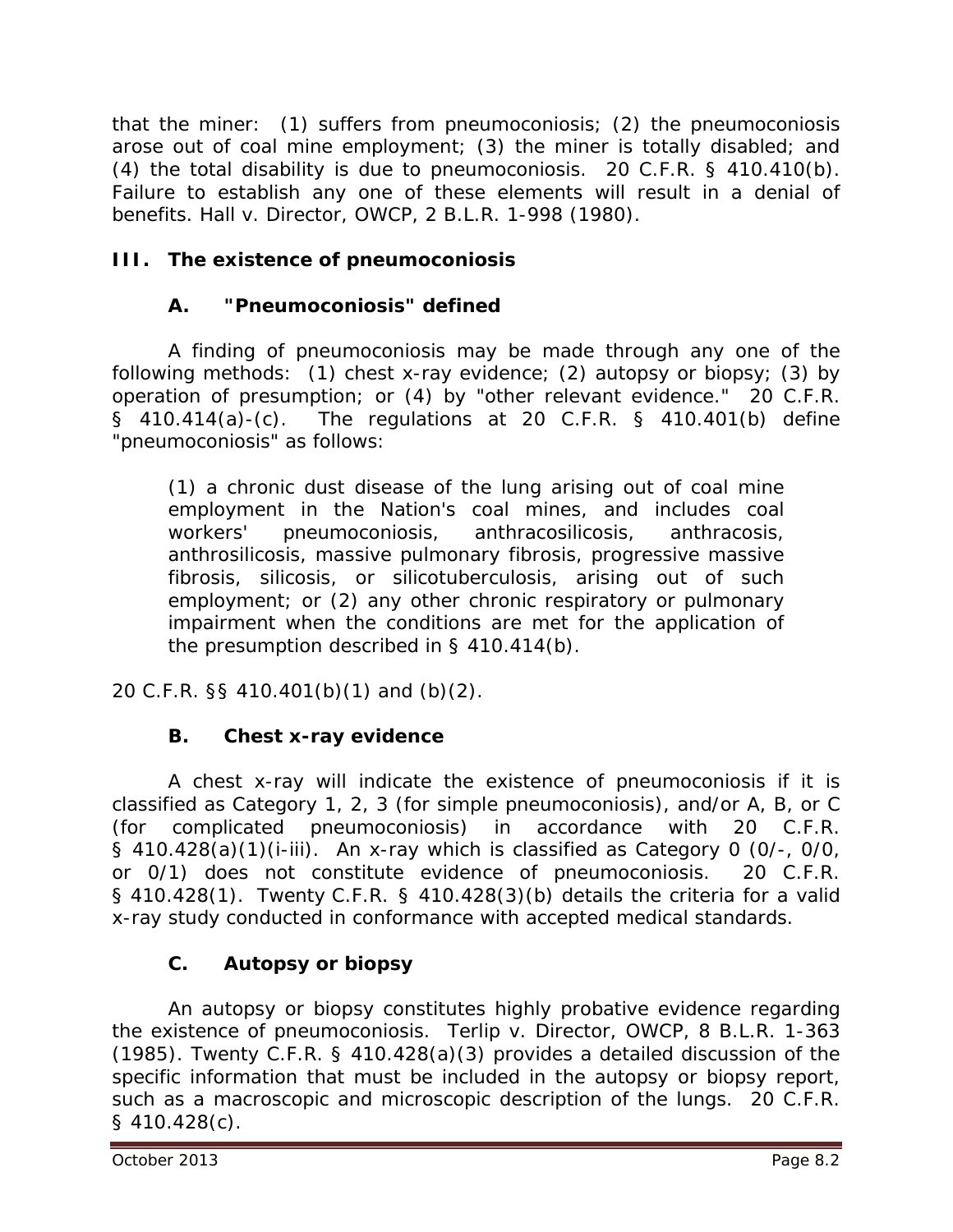#### **D. Rebuttable presumptions regarding the existence of pneumoconiosis**

#### **1. Fifteen years or more of coal mine employment**

Where the existence of pneumoconiosis is not established through a chest x-ray, biopsy, or autopsy under 20 C.F.R. § 410.414(a), but "other relevant evidence" demonstrates the existence of a totally disabling chronic respiratory or pulmonary impairment, it may be presumed, in the absence of evidence to the contrary, the miner is totally disabled due to pneumoconiosis. 20 C.F.R. § 410.414(b)(1). This presumption applies where a miner was employed for 15 or more years in one or more of the Nation's underground coal mines, or in one or more of the Nation's other coal mines where the environmental conditions were "substantially similar" to those in an underground coal mine. 20 C.F.R. § 410.414(b)(3).

#### **a. "Substantially similar" working conditions**

The question of whether working conditions are "substantially similar" to the condition of an underground mine only arises when the situs of a miner's employment is a *surface mine* rather an underground mine. It is the mine site, and not the individual miner's work, that must meet the "substantially similar" requirement of 20 C.F.R. § 410.414(b)(3). Thus, an above-ground worker at an underground mine site is not required to show comparability of environmental conditions to take advantage of the presumption. *Alexander v. Freeman United Coal Mining Co.*, 2 B.L.R. 1-497 (1979). However, to find the conditions of a miner's employment at a surface mine are "substantially similar" to those of an underground mine, the Administrative Law Judge must render a specific opinion regarding the issue of "substantially similar" with supporting rationale. *Luker v. Old Ben Coal Co.*, 2 B.L.R. 1-304 (1979).

## **b. Medical evidence**

The existence of a totally disabling respiratory or pulmonary impairment must be established through medical evidence, *Mendis v. Director, OWCP*, 7 B.L.R. 1-855 (1985); it cannot be established through lay testimony alone. *Peabody Coal Co. v. Director, OWCP*, 581 F.2d 121 (7th Cir. 1978); *Centak v. Director*, OWCP, 6 B.L.R. 1-1072 (1984); *Wozny v. Director, OWCP*, 2 B.L.R. 1-141 (1979); *Casias v. Director, OWCP*, 2 B.L.R. 1-259 (1979). The Board holds the minimum standard of proof of a totally disabling respiratory impairment comprises consideration of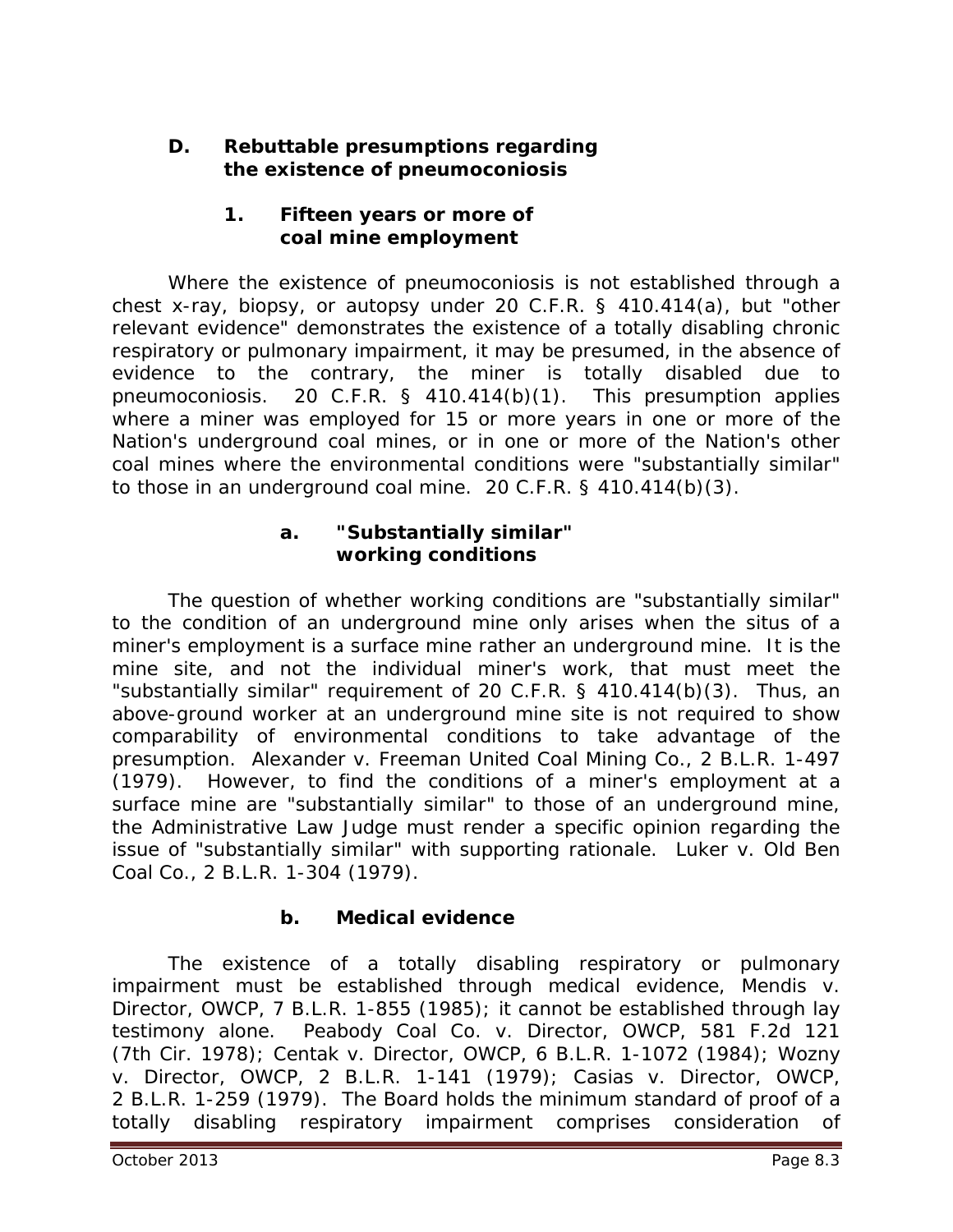documentation submitted by an examining physician together along with credible and probative testimony by Claimant and another lay person familiar with Claimant's condition. *Skursha v. U.S. Steel Corp.*, 2 B.L.R. 1-518 (1979); *Sparkman v. Director, OWCP*, 2 B.L.R. 1-488 (1979).

#### **c. Rebuttal of the presumption**

The presumption may be rebutted only if the miner does not have pneumoconiosis, or the respiratory impairment did not arise out of, or in connection with, employment in a coal mine. 20 C.F.R. § 410.414(b)(2). Negative x-ray evidence, standing alone, is insufficient to demonstrate the absence of pneumoconiosis, and this evidence will not rebut the presumption under 20 C.F.R. § 410.414. 20 C.F.R. § 410.414(c). However, while negative x-rays alone are insufficient to rebut the presumption, medical opinions based, in part, on negative x-rays may support a finding of rebuttal. *Aimone v. Morrison Knudson Co.*, 8 B.L.R. 1-32 (1985); *Maynard v. Central Coal Co.*, 2 B.L.R. 1-985 (1980).

Rebuttal also may be accomplished by demonstrating the totally disabling chronic respiratory or pulmonary impairment did not arise out of, or in connection with, coal mine employment. The Board interpreted this method of rebuttal as requiring a showing that, "to a reasonable degree of medical certainty," Claimant's totally disabling impairment was caused by something other than coal mine employment. *Martinez v. Director, OWCP*, 2 B.L.R. 1-231 (1979); *Legate v. Island Creek Coal Co.*, 1 B.L.R. 1-902 (1978); *Rogers v. Ziegler Coal Co.*, 1 B.L.R. 1-897 (1978).

## **2. The "many years" presumption**

The provisions of the 15-year presumption also apply where evidence demonstrates a work history reflecting "many years" of coal mine employment (although less than 15), as well as a *severe lung impairment*. 20 C.F.R. § 410.414(b)(4). *See Clegg v. Director, OWCP*, 1 B.L.R. 1-433 (1978).

## **a. "Many years" defined**

The Board defines "many years" as at least 10, but less than 15, years of coal mine employment. *Williamson v. Director, OWCP*, 6 B.L.R. 1-1020 (1984).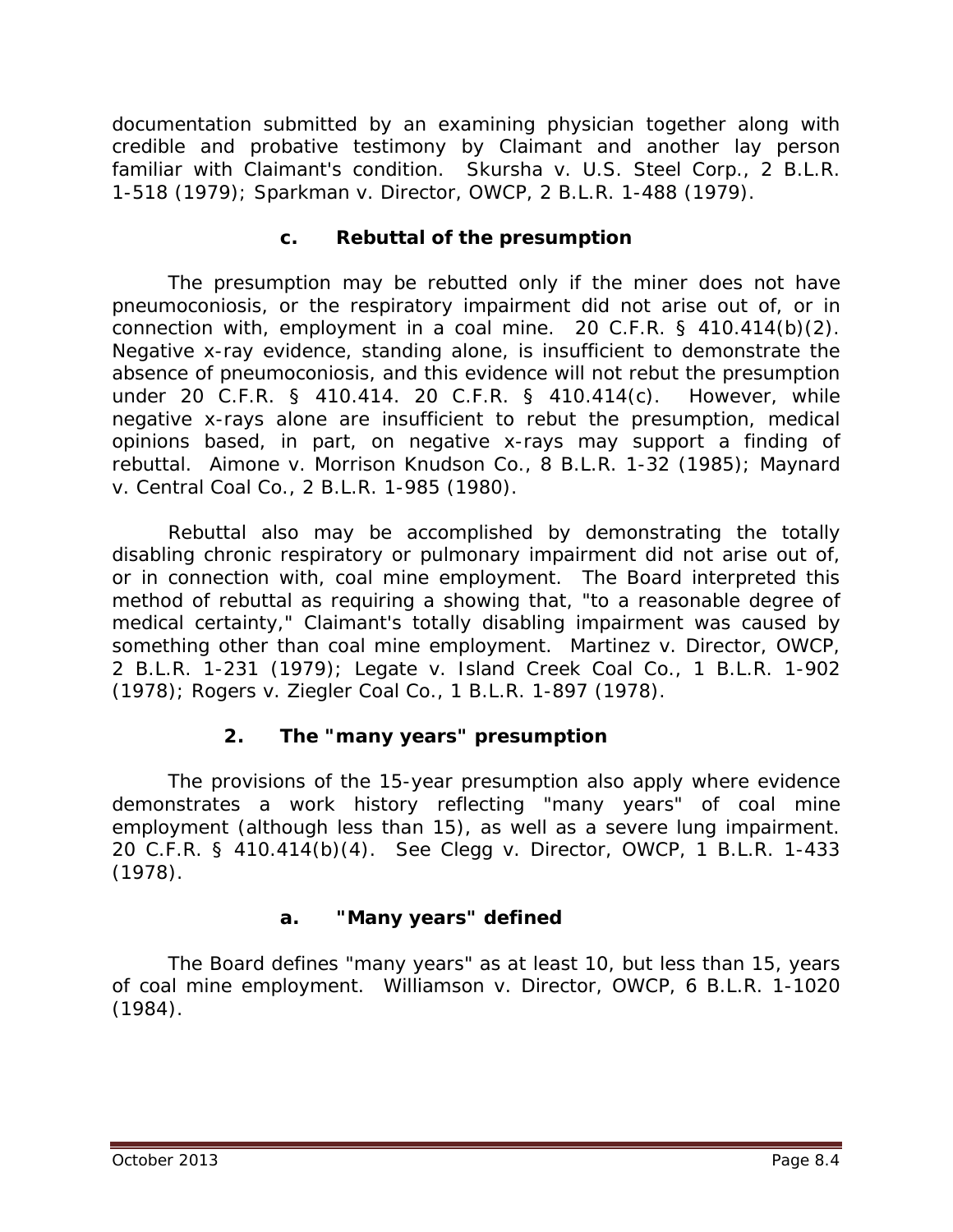## **b. Severe lung impairment required**

In addition to proving "many years" of coal mine employment, Claimant must prove a severe lung impairment pursuant to 20 C.F.R. §§ 410.412, 410.422, or 410.424, which is beyond a mere showing of a respiratory or pulmonary impairment. 20 C.F.R. § 410.414(b). *See also Parsons v. Director, OWCP*, 6 B.L.R. 1-272 (1983). Lay testimony alone is insufficient to invoke this presumption. *Romero v. Director, OWCP*, 2 B.L.R. 1-531 (1979); *Miller v. Director, OWCP*, 2 B.L.R. 1-447 (1979).

A "severe lung impairment" need not be totally disabling. *Martinez v. Director, OWCP*, 2 B.L.R. 1-177 (1979). As a result, Claimant may trigger the presumption on the strength of evidence sufficient to invoke the "other relevant evidence" provisions of 20 C.F.R. §§ 410.414(c) and 410.426(d). *Martinez v. Director, OWCP*, 2 B.L.R. 1-231 (1979).

## **E. Other relevant evidence**

Even though the existence of pneumoconiosis is not established under 20 C.F.R. § 410.414(a) by x-ray, autopsy, or biopsy evidence, or under 20 C.F.R. § 410.414(b) by evidence demonstrating a totally disabling chronic respiratory impairment, a finding of total disability due to pneumoconiosis may be made if "other relevant evidence" establishes (1) the existence of a totally disabling chronic respiratory or pulmonary impairment, and (2) the impairment arose out of employment in a coal mine. 20 C.F.R. § 410.414(c). Indeed, the Administrative Law Judge is required to consider the provisions at 20 C.F.R. § 410.414(c) where Claimant fails to meet his or her burden by chest x-ray, autopsy, biopsy, or by operation of presumption. *See Green v. Director, OWCP*, 7 B.L.R. 1-276 (1984).

## **1. Elements to be considered**

The Board holds "other relevant evidence" is not limited to the items listed in the regulations. The Administrative Law Judge also may consider the following: positive x-rays not classified according to the requirements of 20 C.F.R. § 410.428, *Watson v. Director, OWCP*, 4 B.L.R. 1-186 (1981); lay testimony, *Yendall v. Director, OWCP*, 4 B.L.R. 1-467 (1981); non-qualifying ventilatory studies under 20 C.F.R. § 410.430, *Gibson v. Ryan's Creek Coal Co.*, 4 B.L.R. 1-591 (1982); and non-qualifying ventilatory studies and blood gas studies that nonetheless reveal some degree of impairment. *Bain v. Old Ben Coal Co.*, 2 B.L.R. 1-1219 (1981); *Honaker v. Jewell Ridge Coal Co.*, 2 B.L.R. 1-947 (1980); *Marshall v. The Youghiogheny & Ohio Coal Co.*, 2 B.L.R. 1-746 (1979). Medical reports based on non-qualifying test results also may be considered "other relevant evidence." *Ovies v. Director, OWCP*,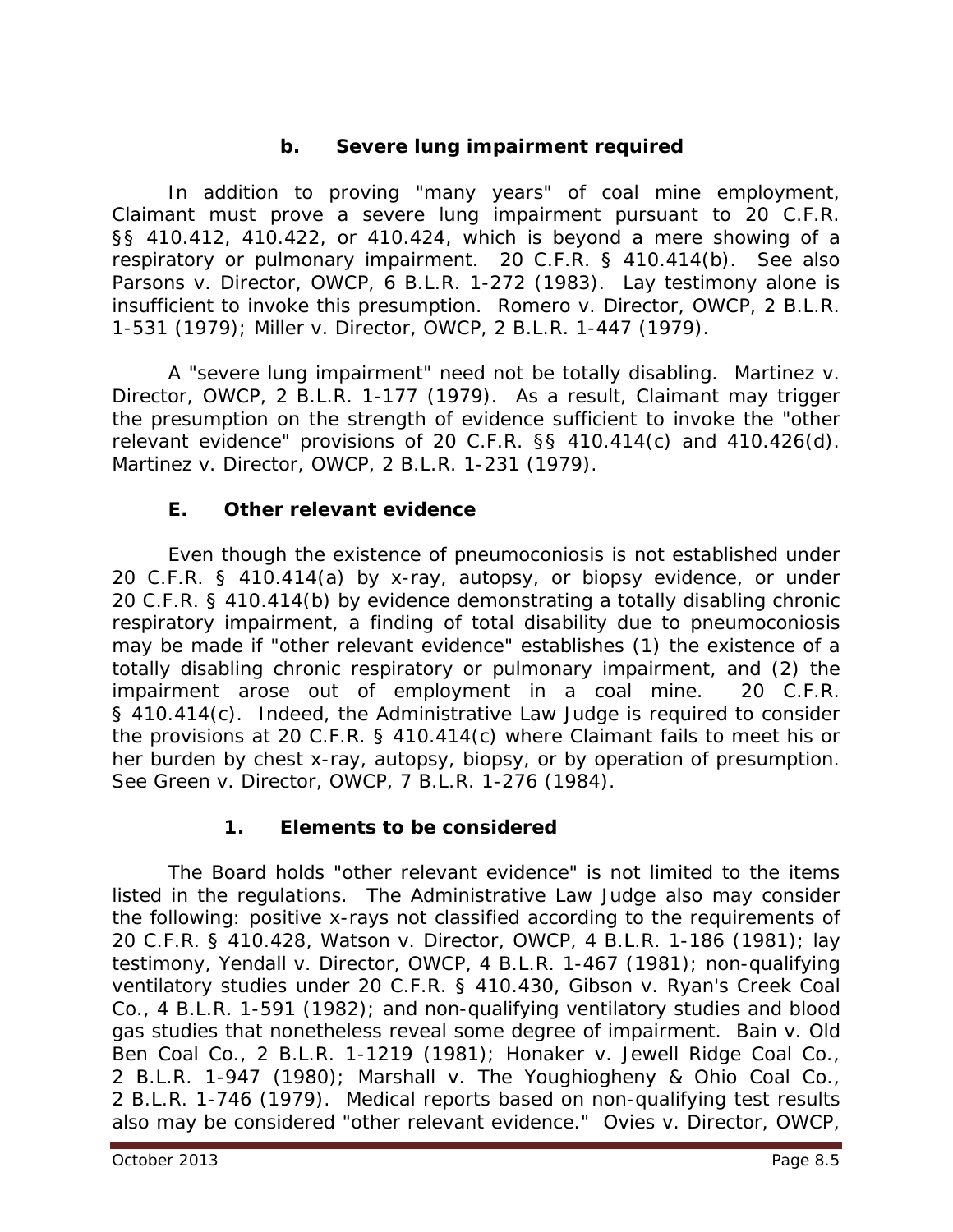3 B.L.R. 1-610 (1981); *Brown v. U.S. Steel Corp.*, 2 B.L.R. 1-97 (1979).

## **2. Totally disabling respiratory condition**

Under the second prong of 20 C.F.R. § 410.414(c), Claimant must establish the miner's totally disabling respiratory condition arose out of coal mine employment. *Spisok v. Director, OWCP*, 4 B.L.R. 1-225 (1981). In establishing a causal relationship between the miner's condition and coal mine employment, "where a significant discrepancy exists between the administrative law judge's finding as to the claimant's length of coal mine employment and the assumption by the physicians regarding the claimant's length of coal mine employment, the administrative law judge must note this discrepancy and explain how the discrepancy affects the credibility of the physicians' opinions." *Fitch v. Director, OWCP*, 9 B.L.R. 1-45, 1-46 (1986).

#### **IV. Etiology of the pneumoconiosis**

Where a miner is credited with ten or more years of coal mine employment and is suffering from pneumoconiosis, it will be presumed, in the absence of persuasive evidence to the contrary, the pneumoconiosis arose out of such employment. 20 C.F.R. § 414.416(a).

A miner with less than ten years of coal mine employment bears the burden of proving the causal relationship between pneumoconiosis and coal mine employment. 20 C.F.R. § 410.416(b); *Fly v. Peabody Coal Co.*, 1 B.L.R. 1-713 (1978).

In *Lewandowski v. Director, OWCP*, 1 B.L.R. 1-180 (1978), Claimant failed to carry this burden of demonstrating coal workers' pneumoconiosis where he had an employment history of two years of coal mine work, 17 years in foundries and steel works, and an 18 to 20 year smoking history. The Board agreed with the Administrative Law Judge that, where a physician merely noted that Claimant worked in the mines for "some time," the necessary causal relationship is not established because the opinion was too equivocal and vague. *Windom v. Director, OWCP*, 7 B.L.R. 1-52 (1984). Moreover, without benefit of competent medical proof, Claimant's testimony alone cannot support a finding that his pneumoconiosis arose out of coal mine employment, particularly where the miner's pneumoconiosis could have arisen from 20 years of employment in a foundry and construction work subsequent to his two years of work in the mines.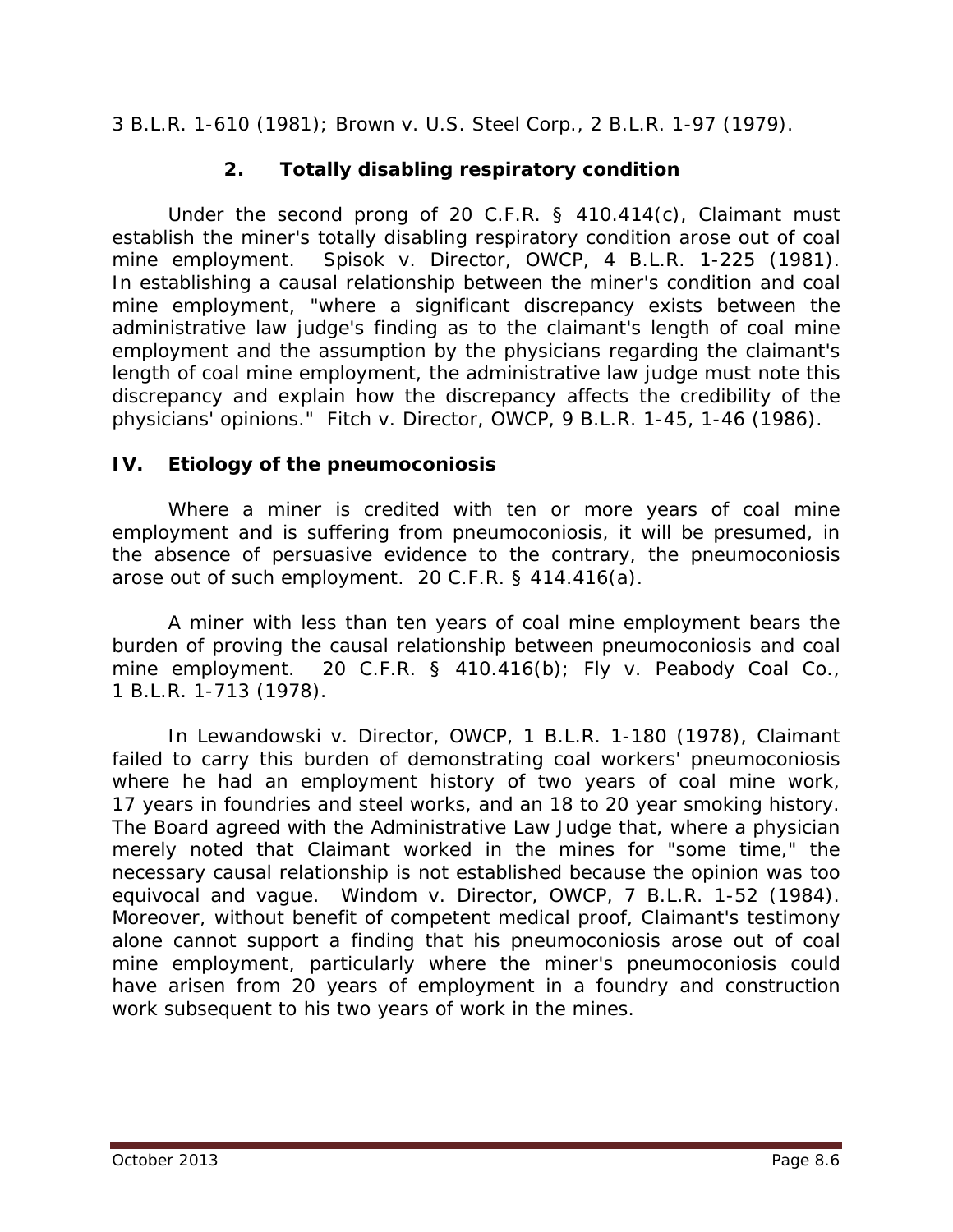## **V. Total disability and its etiology**

## **A. "Total disability" defined**

Twenty C.F.R. § 410.412(a) defines "total disability" due to pneumoconiosis as follows:

(1) A miner shall be considered to be totally disabled due to pneumoconiosis if his pneumoconiosis prevents (or, in the case of a deceased miner, prevented) him from engaging in gainful work in the immediate area of his residence requiring the skills and abilities comparable to those of any work in a mine or mines in which he previously engaged with some regularity and over a substantial period of time . . .; and

(2) His impairment can be (or was) expected to result in death, or (did last), has lasted, or can be expected to last for a continuous period of not less than 12 months.

20 C.F.R. § 410.412(a).

There are similar provisions for establishing total disability due to pneumoconiosis at the time of death, or death due to pneumoconiosis in survivors' claims. 20 C.F.R. § 410.412(b).

## **1. Methods of establishing total disability**

The regulations at 20 C.F.R. Part 410 provide four means of establishing total disability: (1) through medical factors listed in the Appendix at 20 C.F.R. § 410.424(a), or their medical equivalent, where the impairment meets the duration requirement of 12 months at 20 C.F.R. § 410.412(a); (2) by demonstrating that the severity of the impairment not only prevents the miner from performing his usual coal mine employment, but also renders him unable to engage in comparable or gainful work in light of his age, education, and work experience pursuant to 20 C.F.R. § 410.426(a); (3) through "other relevant evidence" as described at 20 C.F.R. § 410.426(d); or (4) by operation of presumption at 20 C.F.R. § 410.418.

## **2. Rebuttal**

Once it is determined that a miner is totally disabled due to pneumoconiosis, then the party opposing entitlement bears the burden of establishing, by affirmative evidence, conditions other than pneumoconiosis are the cause of the miner's disability. *Smith v. Director, OWCP*, 7 B.L.R.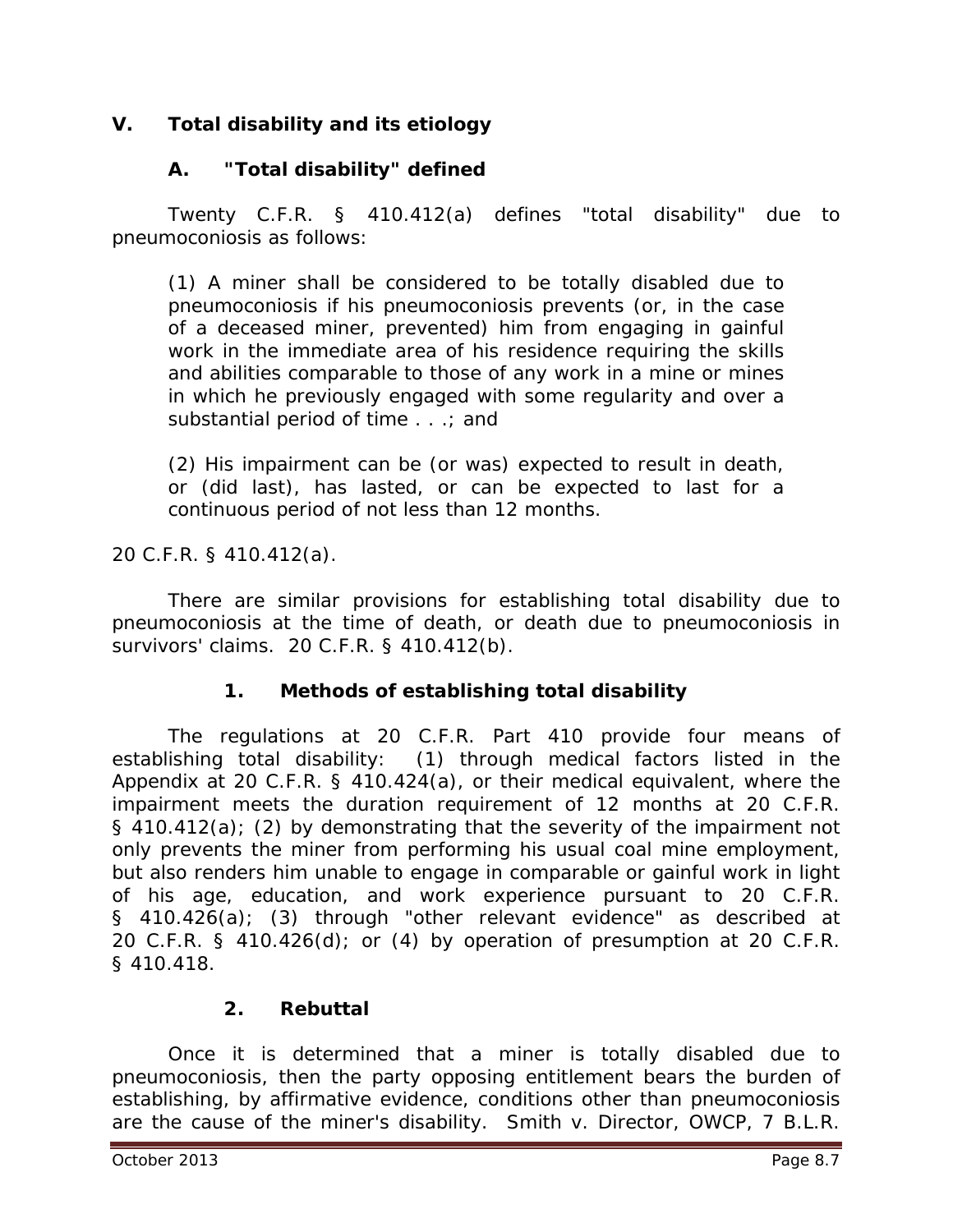1-370 (1984); *Sauders v. Director, OWCP*, 7 B.L.R. 1-186 (1984).

A finding of total disability may be overcome if the party opposing entitlement establishes the miner continued to perform his usual coal mine work. In *Williamson v. U.S. Steel Corp.*, 2 B.L.R. 1-470 (1979), although the record contained a qualifying blood gas study, a finding that Claimant was not disabled was affirmed by the Board, since the evidence demonstrated Claimant continued to work effectively in his usual coal mine job for almost three years following the qualifying blood gas test. *See also Kimick v. National Mines Corp.*, 2 B.L.R. 1-221 (1979).

## **B. Pneumoconiosis is the impairment involved**

The regulations provide total disability cannot be established under 20 C.F.R. Part 410, unless pneumoconiosis is the impairment involved. 20 C.F.R. § 410.422(b).

## **1. Complicated pneumoconiosis**

Upon finding complicated pneumoconiosis, the regulations at 20 C.F.R. § 410.418 provide an *irrebuttable* presumption of total disability due to pneumoconiosis. If, however, the presumption at 20 C.F.R. § 410.418 does not apply, then it is Claimant's burden to establish the pneumoconiosis is, in and of itself, totally disabling. *Castle v. Director, OWCP*, 4 B.L.R. 1-237 (1981); *Burks v. Hawley Coal Mining Corp*., 2 B.L.R. 1-223 (1979); *Rogers v. Ziegler Coal Co.*, 1 B.L.R. 1-847 (1978). If the record shows Claimant is totally disabled, and there is no evidence attributing this impairment to any cause other than pneumoconiosis, it may be presumed that pneumoconiosis is the primary cause of Claimant's disability. *Kurimak v. U.S. Steel Corp.*, 2 B.L.R. 1-75 (1979); *Stiltner v. Island Creek Coal Co.*, 2 B.L.R. 1-120 (1979); *Collins v. U.S. Steel Corp.*, 1 B.L.R. 1-654 (1978).

## **2. Multiple disabling conditions**

The fact that Claimant's total disability may be due to other conditions, *i.e.* heart disease or cancer, will not negate entitlement so long as the record shows the miner's pneumoconiosis is also totally disabling. *Hughes v. Heyl & Patterson Inc.*, 1 B.L.R. 1-604 (1978). If, however, the miner is totally disabled due to a breathing impairment, and the evidence is in conflict as to whether the cause of that impairment is pneumoconiosis, the Administrative Law Judge must weigh the evidence, resolve the conflicts, and make a finding supported by adequate rationale. *Kurimak*, *supra*; *Rasel v. Bethlehem Mines Corp.*, 1 B.L.R. 1-918 (1978).

Where it is established that a condition other than pneumoconiosis is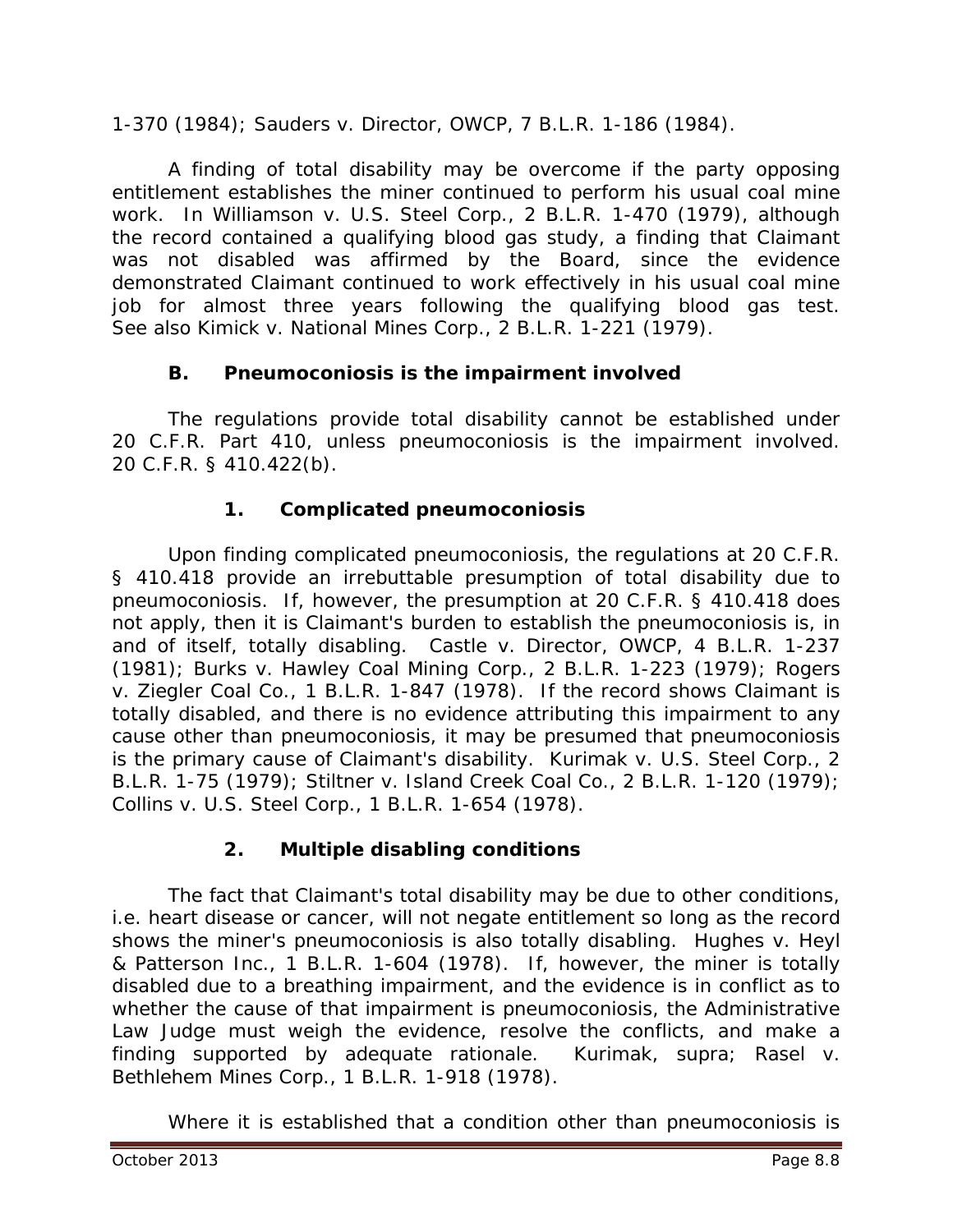the primary cause of the miner's total disability, then the presumption of total disability due to pneumoconiosis is rebutted. *Maurizio v. Director, OWCP*, 2 B.L.R. 1-16 (1979). In *Casuas v. Director, OWCP*, 1 B.L.R. 1-518 (1978), the Board affirmed the Administrative Law Judge's finding that a qualifying blood gas study was rebutted by evidence that Claimant's breathing impairment was primarily related to a cardiac problem, and was not related to coal mine employment. *See also Maurizio*, *supra*; *Stevens v. Director, OWCP*, 1 B.L.R. 1-386 (1978).

#### **C. Establishing total disability; medical evidence listed in the Appendix**

The regulations provide that medical considerations alone shall justify a finding a miner is totally disabled where (1) the impairment is listed in the Appendix to 20 C.F.R. Part 410, or its medical equivalent, and (2) there is no evidence to establish that the miner is engaged in comparable or gainful work. 20 C.F.R. § 410.424(a). *See Dunlap v. Director, OWCP*, 8 B.L.R. 1-375 (1985). The Appendix to 20 C.F.R. Part 410 lists the following medical criteria:

(1) arterial oxygen tension at rest or during exercise and simultaneously determined arterial  $PCO<sub>2</sub>$  equal to or less than the values specified in the table; or

(2) cor pulmonale with right-sided congestive failure, with:

(A) right ventricular enlargement or outflow prominence on x-ray or fluoroscopy; or

(B) ECG showing QRS duration less than 0.12 second and R of 5 mm. or more in V1 and R/S of 1.0 or more in V1 and transition zone (decreasing R/S) left of V1; or

(3) congestive heart failure with signs of vascular congestion such as hepatomegaly or peripheral pulmonary edema with:

(A) cardiac-thoracic ratio of 55 percent or greater; or

(B) extension of the cardiac shadow*.* 

20 C.F.R. § 410.424(a).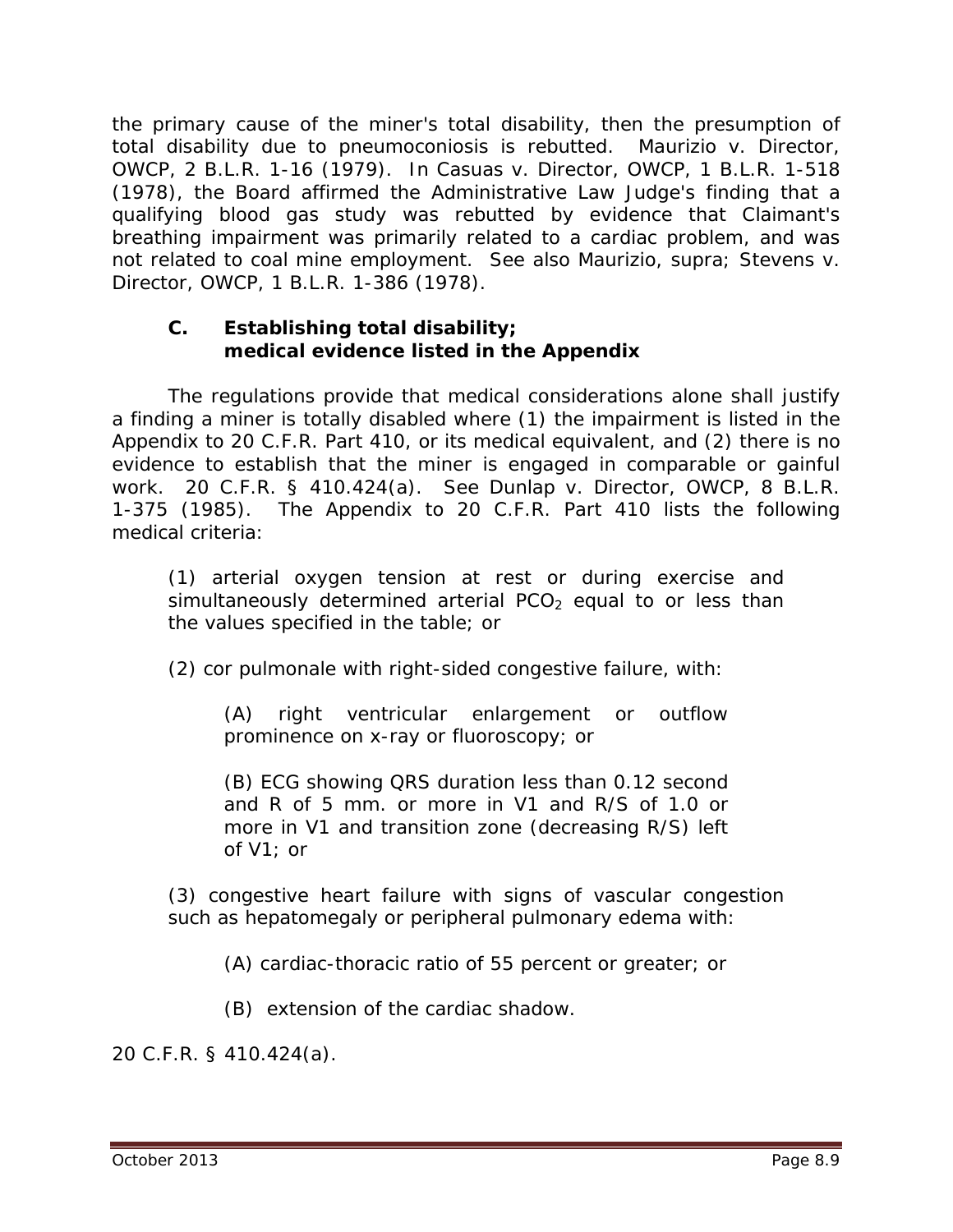With respect to establishing congestive heart failure, an abnormal EKG alone is insufficient to establish either cor pulmonale with right-sided congestive heart failure, or congestive heart failure with signs of vascular congestion. The EKG must meet the specifications listed after each criterion before it will be deemed sufficient to establish the existence of cor pulmonale. *Childress v. Harmon Mining Corp.*, 2 B.L.R. 1-644 (1979). Similarly, an autopsy listing pulmonary edema, congestion, and congestive hepatomegaly, with no associated finding of congestive heart failure, is insufficient to establish congestive heart failure. *McGhee v. Westmoreland Coal Co.*, 2 B.L.R. 1-607 (1979).

#### **D. Total disability established; factors not in the Appendix**

The regulations at 20 C.F.R. § 410.426 provide an alternative means of establishing total disability and read, in part, as follows:

(a) Pneumoconiosis which constitutes neither an impairment listed in the appendix . . . nor the medical equivalent thereof, shall nevertheless be found totally disabling if because of the severity of such impairment, the miner is (or was) not only unable to do his previous coal mine work, but also cannot (or could not), considering his age, his education, and work experience, engage in any other kind of comparable and gainful work . . . available to him in the immediate area of his residence.

20 C.F.R. § 410.426(a).

Total disability is defined in terms of work capacity and, therefore, evidence of the miner's continued employment may be used to prove the miner is not totally disabled. However, in rare instances, where a miner continues to work, but there is evidence of a reduced ability to perform as a result of the miner's pneumoconiosis, the miner may be considered totally disabled. *Kinnick v. National Mines Corp.*, 2 B.L.R. 1-221 (1979); *Kurimcak v. U.S. Steel Corp*., 2 B.L.R. 1-75 (1979); *Mondragon v. C.F. & I. Steel Corp.*, 1 B.L.R. 1-323 (1977).

For a discussion of factors to be considered in determining whether miner is able to perform "comparable and gainful work," *see* Chapter 9.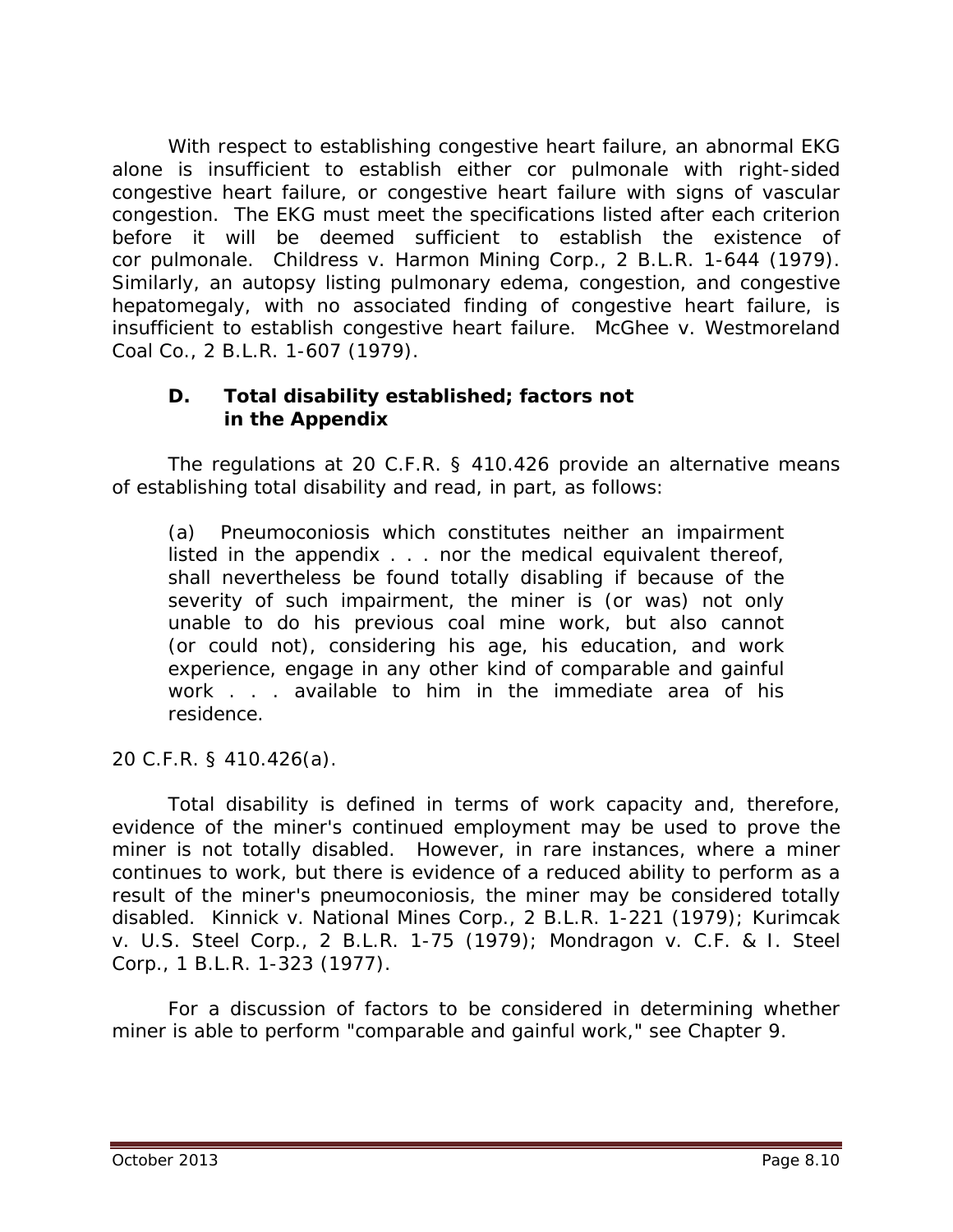#### **E. Other relevant evidence**

Under 20 C.F.R. § 410.414(c), the miner may establish total disability due to pneumoconiosis using "other relevant evidence." The regulation specifies that "other relevant evidence" includes the following:

[M]edical tests such as blood gas studies, electrocardiogram, pulmonary function studies, or physical performance tests, and any medical history, evidence submitted by the miner's physician, his spouse's affidavits, and in the case of a deceased miner, other appropriate affidavits of persons with knowledge of the individual's physical condition and other supportive materials.

#### 20 C.F.R. §§ 410.414(c) and 410.426(d).

The provisions at 20 C.F.R. §§ 410.414 and 410.426 apply where a ventilatory study and/or a physical performance test is medically contraindicated, or cannot be obtained, or where evidence obtained as a result of the study and/or test does not establish that the miner is totally disabled. Under the regulations, pneumoconiosis may be totally disabling if other relevant evidence establishes the miner has a chronic respiratory impairment, the severity of which prevents the miner not only from doing his or her previous coal mine work, but also comparable and gainful work considering his or her age, his education, and work experience. 20 C.F.R. § 410.426(d).

## **1. Burden of proof**

In *Fletcher v. Central Appalachian Coal Co.,* 1 B.L.R. 1-980 (1978), *aff'd sub. nom., Central Appalachian Coal Co. v. BRB*, 679 F.2d 1086 (4th Cir. 1982), the Board held Claimant's burden of proof under this section was similar to the burden required under 20 C.F.R. § 410.412. In particular, the Board concluded a *prima facie* case of total disability is demonstrated if evidence establishes the existence of a chronic respiratory or pulmonary disability, which prevents the miner from engaging in his or her usual coal mine employment. The burden then shifts to the party opposing entitlement to show the miner can perform comparable and gainful work in the immediate area of his or her residence.

The Board noted this section is designed to permit the use of discretion by the Administrative Law Judge, who must rely on his or her experience and judgment in weighing all the evidence pertaining to the issue total disability. *Roetter v. Peabody Coal Co.*, 1 B.L.R. 1-957 (1978). However, the Board may set aside the Administrative Law Judge's inferences, if they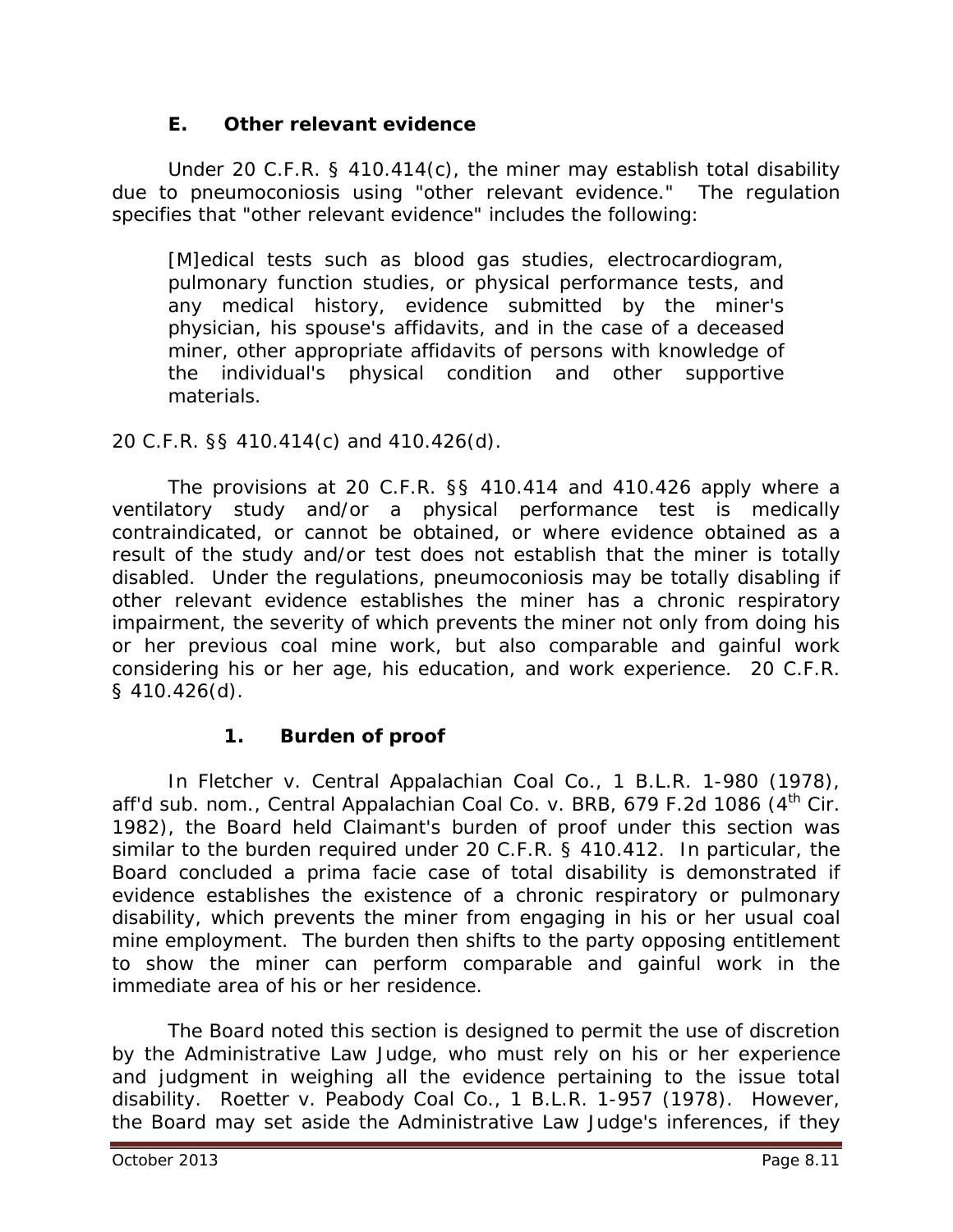are not supported by substantial evidence. *Hall v. Director, OWCP*, 8 B.L.R. 1-193 (1985).

# **2. Use of lay testimony**

Lay testimony alone is insufficient to establish total disability; rather, there must be some medical evidence showing the lung impairment in question is of such severity that it is totally disabling. *Lynn v. Director, OWCP*, 3 B.L.R. 1-125 (1981); *Wozny v. Director, OWCP*, 2 B.L.R. 1-141 (1979); *Casias v. Director, OWCP*, 2 B.L.R. 1-259 (1979).

## **3. Pulmonary function studies**

Pneumoconiosis is disabling if the miner's ventilatory study results produce MVV and  $FEV<sub>1</sub>$  values equal to or less than the values specified in the table. 20 C.F.R. § 410.426(b). The quality standards for ventilatory studies are found at 20 C.F.R. § 410.430.

Even though the Administrative Law Judge credits a qualifying ventilatory study, this does not mandate a finding that the miner's pneumoconiosis is totally disabling. Rather, as noted above, it creates a presumption. The presumption may be rebutted where, based on the impairment, age, education and work experience, the miner can do his or her usual coal mine work or comparable, gainful work. Thus, in *Vance v. Buffalo Mining Co.*, 1 B.L.R. 1-555 (1978), the Board held, even where total disability was presumed by the results of qualifying ventilatory studies, the presumption was rebutted by evidence that the miner continued to perform his usual coal mine work. *See also Caudill v. Director, OWCP*, 9 B.L.R. 1-174 (1986); *Fletcher v. Central Appalachian Coal Co.*, 1 B.L.R. 1-980 (1978), *aff'd. sub. nom.*, *Central Appalachian Coal Co. v. BRB*, 679 F.2d 1986  $(4^{th}$  Cir. 1982).

## **4. Physical performance tests**

For non-qualifying ventilatory studies, pneumoconiosis nevertheless may be disabling if a physical performance test establishes a chronic respiratory or pulmonary impairment, which is medically the equivalent of the values specified in the table for ventilatory studies. 20 C.F.R. § 410.426(c).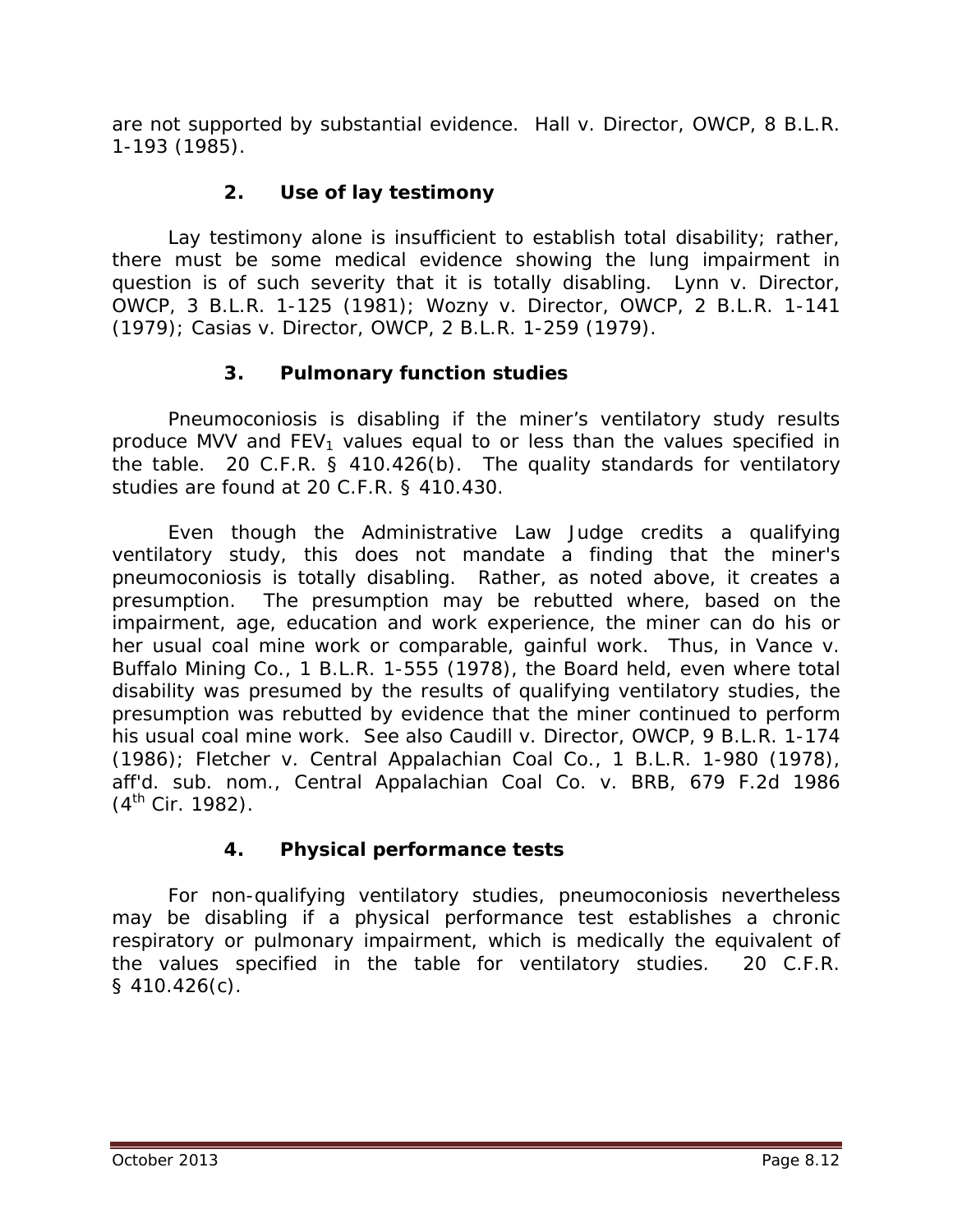#### **F. Irrebuttable presumption; complicated pneumoconiosis**

The regulations create an irrebuttable presumption that a miner is totally disabled due to pneumoconiosis if s/he suffers from complicated pneumoconiosis as described in 20 C.F.R. § 410.418. Although x-rays may serve as evidence of complicated pneumoconiosis, the quality standards at 20 C.F.R. § 410.428(b) do not apply to x-rays diagnosing complicated pneumoconiosis. *Swartz v. U.S. Steel Corp.*, 8 B.L.R. 1-481 (1986). The Board in *Swartz* stated, "Section 410.428(a), the section governing proof of complicated pneumoconiosis, does not require that x-rays introduced to prove complicated pneumoconiosis meet any quality standards other than they be classified as showing pneumoconiosis of Category A, B, or C under the specified classification systems." If the record contains any evidence indicating the existence of complicated pneumoconiosis, the Administrative Law Judge must specifically address it, and an explanation must be provided if the evidence is rejected. *Shultz v. Borgman Coal Co.*, 1 B.L.R. 1-233 (1977).

If the record supports a finding of complicated pneumoconiosis, a claimant is entitled to an irrebuttable presumption of total disability due to pneumoconiosis. And, as a result, this presumption is not rebutted by demonstrating that the miner continued to work after being diagnosed with complicated pneumoconiosis. *Truitt*, *supra*; *Namec v. Lehigh Valley Anthracite, Inc.,* 1 B.L.R. 1-514 (1978). However, a claimant must prove that the miner's pneumoconiosis arose out of coal mine employment.

## **1. Conflicting evidence**

Where the record contains evidence of simple and complicated pneumoconiosis, as well as evidence of no pneumoconiosis, the Administrative Law Judge must resolve the conflicts and make a finding. *Truitt v. North American Coal Corp.*, 2 B.L.R. 1-199 (1979), *aff'd sub nom*, *Director, OWCP v. North American Coal Corp.*, 626 F.2d 1137 (3rd Cir. 1980). For example, where a single x-ray reading indicated complicated pneumoconiosis, and more numerous x-rays indicated the presence of only simple pneumoconiosis or lung cancer, the Board affirmed the Administrative Law Judge's finding of simple pneumoconiosis. *Rose v. Clinchfield Coal Co.*, 2 B.L.R. 1-13 (1979); *Spangler v. Director, OWCP*, 1 B.L.R. 1-698 (1978); *Travis v. Peabody Coal Co.*, 1 B.L.R. 1-314 (1977).